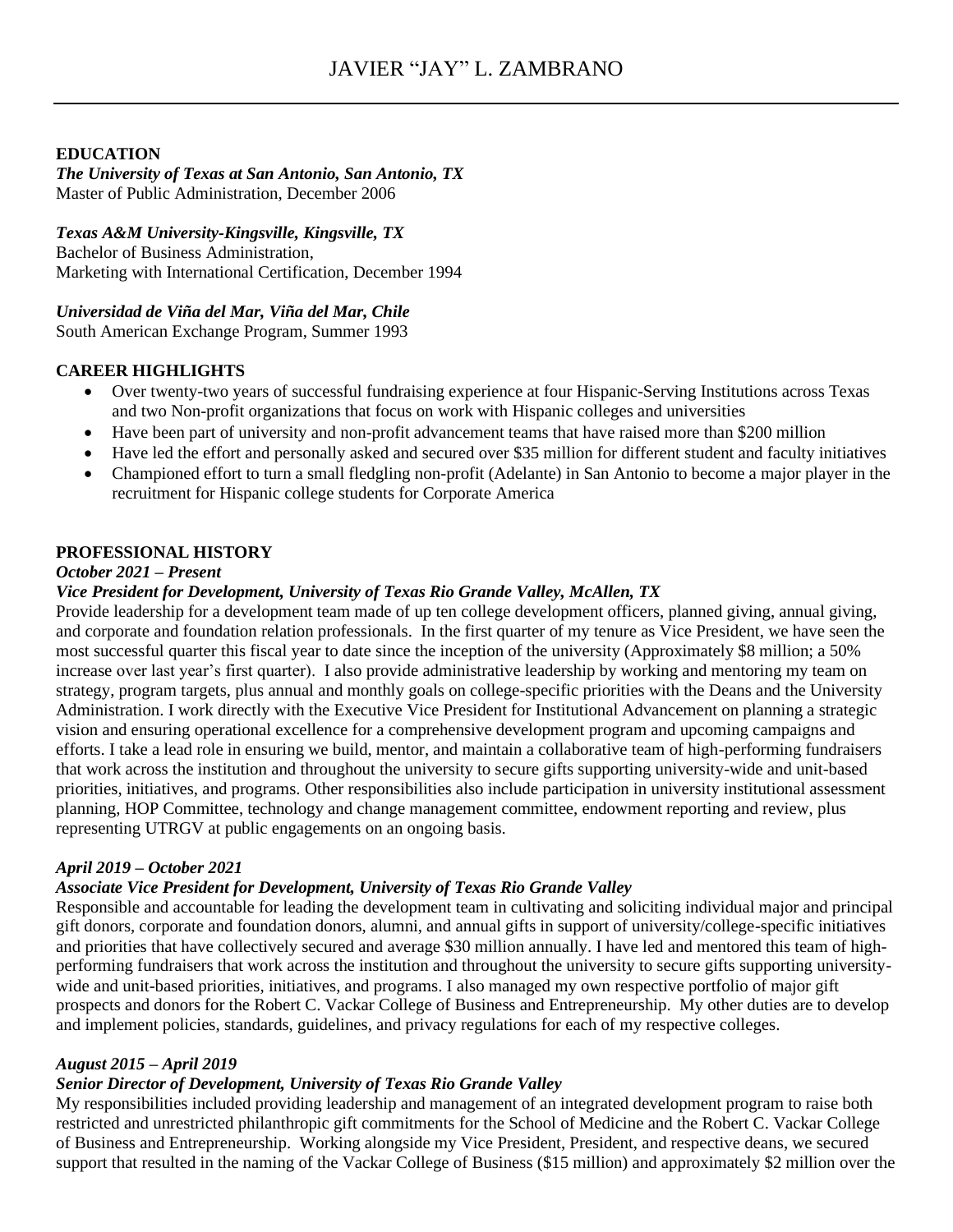#### **PROFESSIONAL HISTORY (cont.)**

last three fiscal years in additional funding for the colleges. As the only Senior Director at the time, I also served as a mentor for the new development officers, oversaw development interns, and served as an advisor on a when needed basis to the Institutional Advancement Administration on donor strategies, organizational management, and new processes that could help the division become more efficient and successful. My other duties included assisting in developing policies, standards, guidelines, and security monitoring processes and privacy regulations for each of my respective colleges.

#### *October 2010 – August 2015*

#### *Executive Director, Adelante U.S. Education Leadership Fund, San Antonio, TX*

All fundraising efforts and attendance of Adelante's National Leadership Institute and its scholarship program tripled since my arrival (received two (2) major corporate grants and sponsorships of \$5 million). As Executive Director, I oversaw an Assistant Director of Student Services, a part-time assistant, over thirty volunteers (during Leadership Institute), and a team of local and national university interns. Responsibilities included leading all fundraising, program development, public and media relations, marketing, fiscal management, and facilitating sound strategic planning to ensure Adelante's overall effectiveness, integrity, and sustainability. Other responsibilities included being the direct contact of the Board of Directors, and the spokesperson for the organization, including representing Adelante in the media and at public speaking engagements (in English and Spanish).

#### *December 2009 – October 2010*

### *Director of Development, Texas Tech University Health Sciences Center, Foster School of Medicine and the Hunt School of Nursing, El Paso, TX*

Responsible for securing major gifts in support of the Foster School of Medicine and the Hunt School of Nursing and cultivating, soliciting, and stewarding the Health Sciences Center's most valuable donors, potential donors, and friends. I was part of the team that secured the gift that named the Gayle G. Hunt School of Nursing (\$10 million). Guided by the direction of the Texas Tech University System and the Deans of each college, the position is also responsible for developing and executing strategies leading to solicitations for local, regional, and global prospects. Other responsibilities included developing case statements and representing the college in the community as requested. I also worked with the Dean's Advisory Council, Development Board, and other members of the University Advancement Team across the Texas Tech System in cultivation and solicitation activity for the support of system-wide projects.

#### *December 2006 –December 2009*

# *Executive Director of Development, Texas A&M University-Kingsville, Kingsville, TX*

Led the development and implementation of a comprehensive major gifts program to support priority advancement objectives for the university. This major gifts program was carried out through ongoing personal visits from a portfolio of prospects (\$100,000+) made of alumni, friends, corporations/foundations. Duties also included working closely with the President, Vice President of Institutional Advancement, Deans, and other university administrators on the university's first-ever capital campaign which raised more than \$17 million. Other responsibilities included organizing and implementing strategic college-specific support campaigns through annual giving. As head of the Office of Development, I was responsible for the management of ten development staff members and campaign call center employees.

#### *Other pertinent work experiences:*

| 4/2004-12/2006    | Assoc. Director of Development, College of Education and Human Development, UTSA   |
|-------------------|------------------------------------------------------------------------------------|
| $4/2000 - 4/2004$ | Dir. of Development, Hispanic Association of Colleges and Universities (HACU)      |
| $7/1999 - 4/2000$ | Assoc. Director of Development, Office for Institutional Advancement, TAMIU-Laredo |

#### **SKILLS**

Languages: Fluent in English and Spanish (Conversational) Communication: Effective presentations skills; Speech writing and event script writing Computer Software: MS Office (Word, Excel, and PowerPoint), Raisers Edge (Blackbaud)